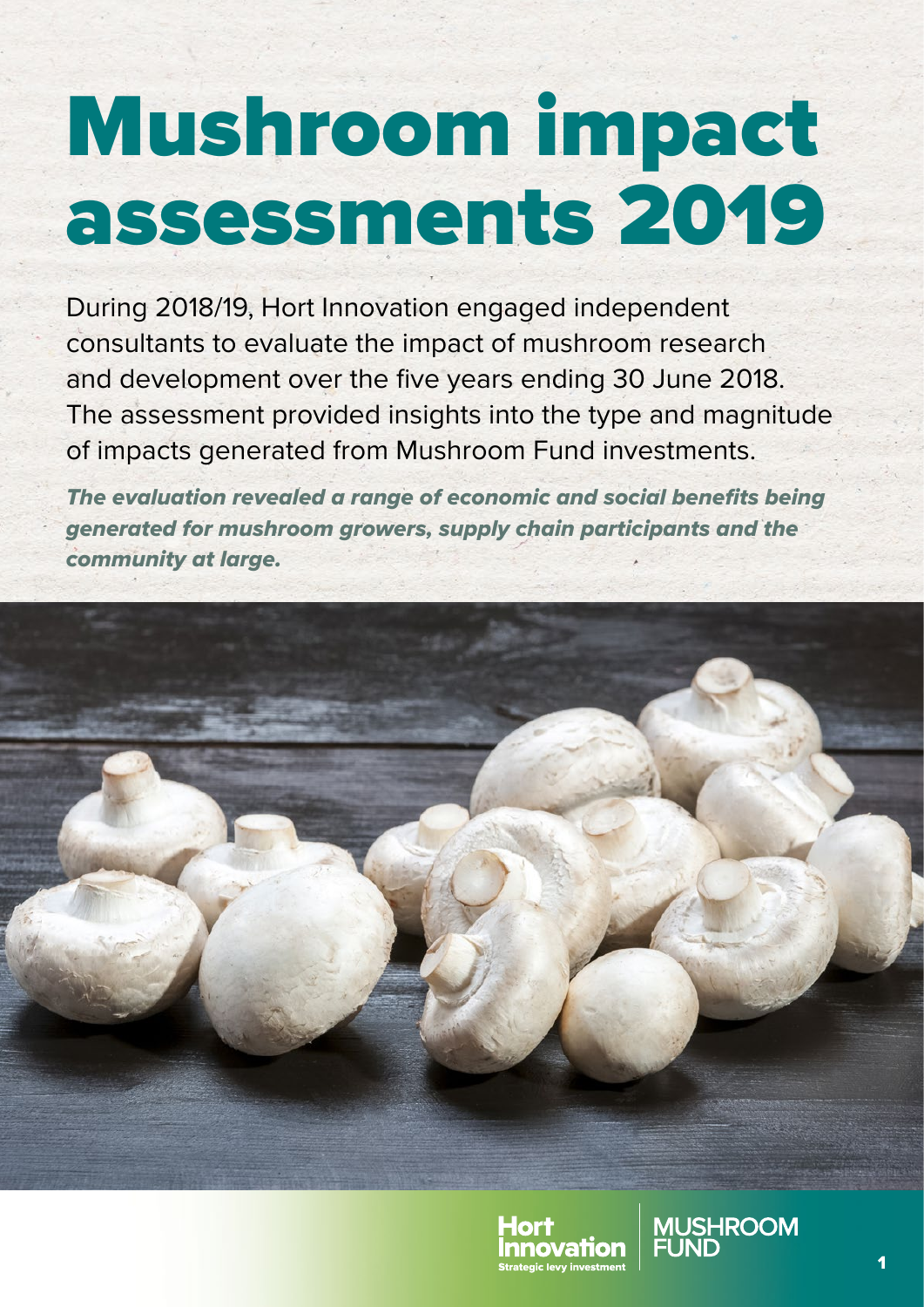![](_page_1_Picture_0.jpeg)

## How the impact assessments were made

Project population defined Projects sampled Projects evaluated

![](_page_1_Picture_5.jpeg)

A pool of Mushroom Fund research and development (R&D) projects was identified, with the criteria of being completed between 1 June 2013 and 30 June 2018 and with a Hort Innovation managed investment value of at least \$80,000 – met by a total of 20 projects with a Hort Innovation investment value of \$7.94 million.

From this pool a random sample of five projects was selected (listed in subsequent tables). Together these five projects had a nominal Mushroom Fund value of \$1.75 million (22.0 per cent of the overall investment value). Three of the projects aligned with the mushroom Strategic Investment Plan (SIP) 2017-2021 Outcome 1 (increase consumption) and two aligned with Outcome 2 (production efficiency).

Each of the five projects was evaluated using a framework approach, looking at project objectives, activities, outputs and impacts. Some of the impacts identified were also valued in monetary terms.

 $\circ =$ 

The approach for evaluating the impacts was performed in line with impact assessment guidelines defined by the Council of Rural RDCs. The impact assessment consultants engaged with researchers, Hort Innovation staff and industry stakeholders to support the evaluations.

![](_page_1_Picture_10.jpeg)

![](_page_1_Picture_11.jpeg)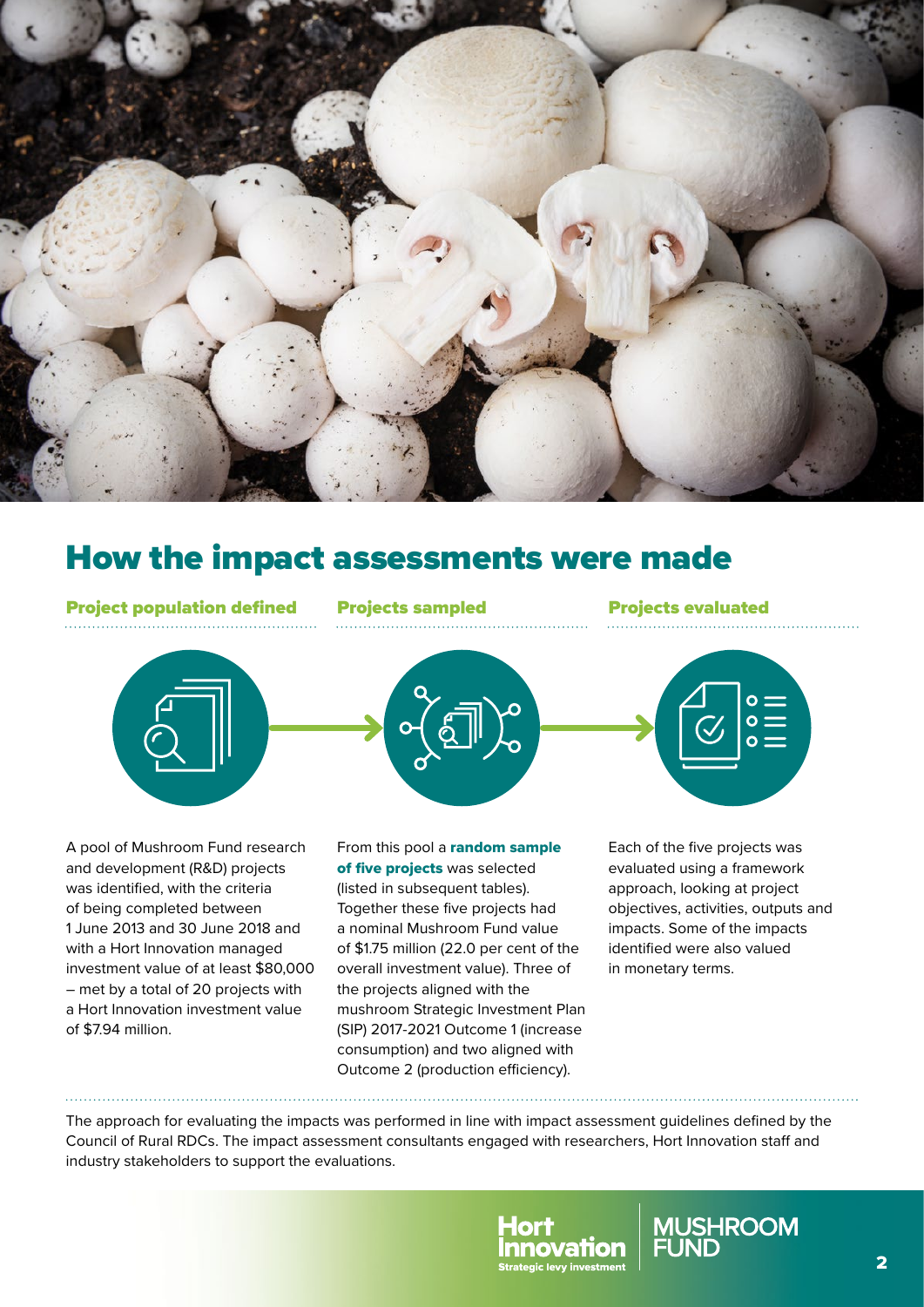## The results

The results demonstrated that the benefits of R&D investments in the Mushroom Fund represent a sound investment for growers, with the benefit-cost ratio of the five sampled projects estimated at 2.22 to one. Together, the benefits of the five projects are expected to deliver some \$3.41 million in additional value to the industry and community over the next 30 years (considering the present value of their benefits, minus the present value of their project costs). Keeping in mind that while some impacts were valued, other benefits weren't quantifiable – meaning these results give a conservative estimate of the true benefits that will be realised.

![](_page_2_Picture_2.jpeg)

![](_page_2_Picture_3.jpeg)

Through the assessments, 24 impacts were identified as having been generated directly by the five randomly selected projects. The impacts themselves were grouped into seven broad categories. Specific benefits ranged from improved grower awareness of superior technologies to health professionals recommending mushrooms to their patients.

#### Economic impacts

**Lower costs of production for mushroom growers** as a result of improved research adoption, superior practices and new technologies.

Example: *Mushroom industry communication plan*  (MU08010), supported increased adoption of a range of best practices by mushroom growers.

**Additional profitable sales for mushroom growers**  with additional consumer awareness of health benefits communicated through industry websites and a more effective marketing program.

Example: *Analytics for mushrooms* (MU12005), resulted in improved understanding of the mushroom consumer and targeting of the industry's 'Power of Mushrooms' marketing and promotion campaign.

**Improved resource allocation in research** resulting from a sustained program of collaboration with overseas mushroom industries.

Example: *International mushroom industry collaboration* (MU09003), provided opportunity for the Australian industry to leverage overseas research investments, achieve efficiencies and allocate funds to other R&D priorities.

**Reduced risk of a food safety incident** for mushrooms, supporting consumer confidence, consumption and prices received by growers.

Example: *Food safety for the Australian mushroom industry*  (MU16005) resulted in a series of recommendations that were incorporated into industry food safety scheme FreshCare.

## Social impacts

**Improved health outcomes** with increased mushroom consumption.

Example: *Communication and education of mushroom nutrition research to health professionals – phase 2* (MU14000), resulted in improved understanding of the health benefits of mushrooms by the Australian community, driving consumption and delivering health outcomes.

**Increased industry and service provider capacity.** 

Sampled projects added to the skill sets of growers, IT professionals servicing the industry, medical practitioners and industry association AMGA.

Example: *International mushroom industry collaboration* (MU09003), provided opportunity for an AMGA representative to develop skills in chairing international meetings, design of research programs and collaboration on promotion programs.

**Productivity/profitability benefits having a flow-on effect to support improved community wellbeing in mushroom growing areas.**

Projects which increase mushroom consumption and production and/or lower the cost of production will generate flow-on income and employment opportunities in mushroom growing areas.

For full details of the impact assessments including detailed reports on each project, visit [www.horticulture.com.au/mt18009](http://www.horticulture.com.au/mt18009)

![](_page_2_Picture_23.jpeg)